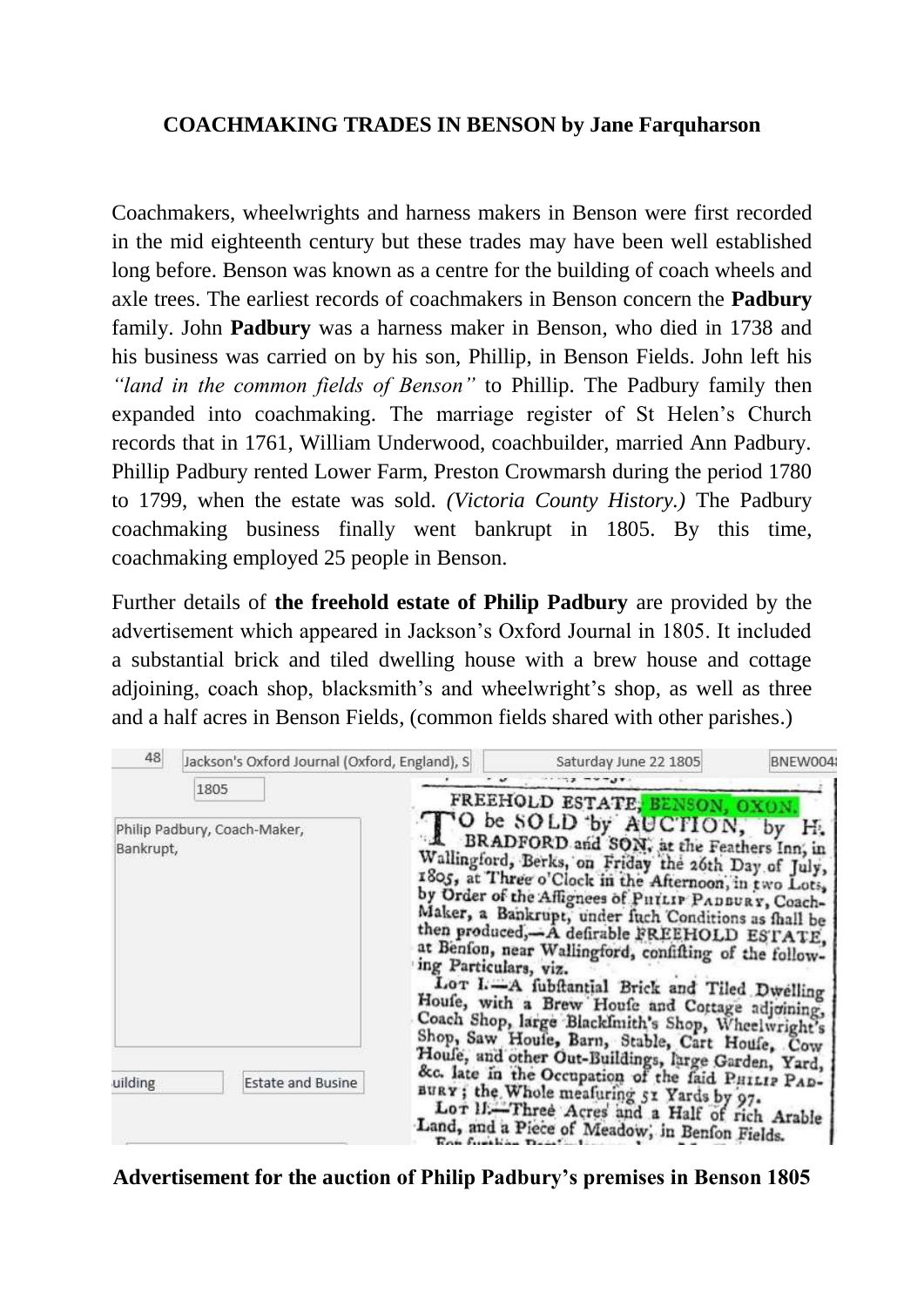Thomas **Coles**, a Benson coachmaker born in 1746, bought Phillip Padbury's coachmaking premises. He was a churchwarden at St Helen's Church and had paid for one of its bells in 1781. *(See photo below.)*



Thomas Coles died in 1809, and left his premises to his eldest son, Thomas. His will describes him as, "*Thomas Coles, the elder of Bensington in the new county of Oxford, coachmaker".* Other property was to be sold to provide for his wife, Frances, and some silver items were left to his daughter, Fanny, who had married Thomas Powell, also a coachmaker, in London in 1805. The executors of the will of Thomas Coles were his wife, Frances and his sister, Martha Costar, widow of Benson. *(His wife, Frances, was born a Costar and was probably the younger sister of William Costar, the Oxford coach proprietor. Thomas Coles' sister, Martha, was the second wife of the same William Coster. She was buried next to William in St Helen's churchyard in 1820.)* The will of Thomas Coles records that his Bensington property had recently been acquired form Philip Padbury.

Further details of the Bensington coachmaker's premises are recorded in an advertisement published in Jackson's Oxford Journal in 1810, when the property was again sold by auction. The freehold estate matches the description in the first advertisement of 1805 and included a substantial brick and tiled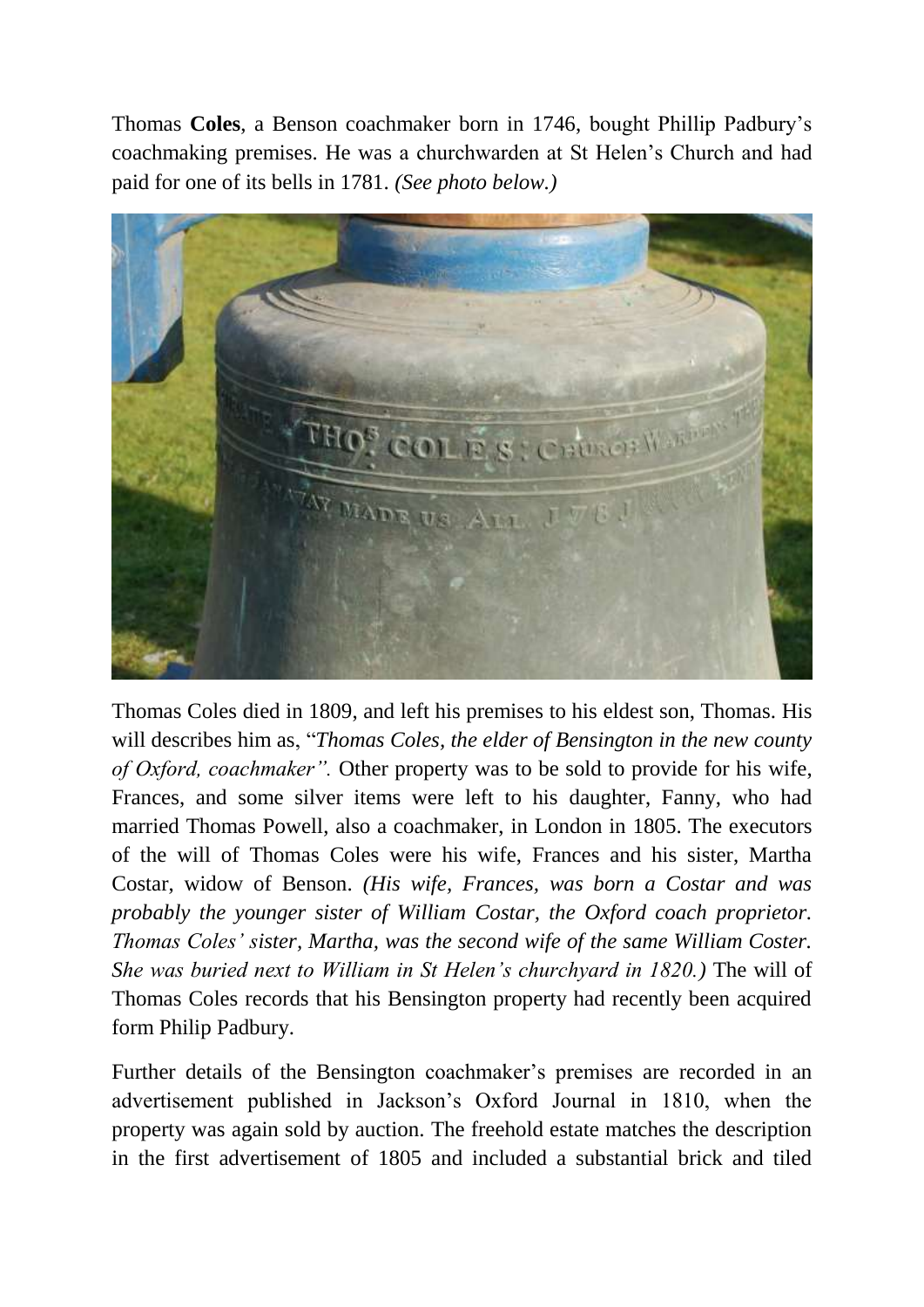dwelling house and brew house etc. as well as workshops. This time the location was described as, "near the Red Lion Inn", and Philip Padbury is recorded as the former occupier. *(The Red Lion Inn was the imposing brick building in the High Street on the corner of Mill Lane.)*

| 112                                                | Jackson's Oxford Journal (Oxford, England), S<br>1810 |                    | Saturday April 7 1810                                                                                                                                                                                                                                                                                                                                                                                                                                                                                                                                                | <b>BNEW00112</b> |
|----------------------------------------------------|-------------------------------------------------------|--------------------|----------------------------------------------------------------------------------------------------------------------------------------------------------------------------------------------------------------------------------------------------------------------------------------------------------------------------------------------------------------------------------------------------------------------------------------------------------------------------------------------------------------------------------------------------------------------|------------------|
| Freehold Estate, Mr Philip Padbury,<br>Coach Maker |                                                       |                    | FREEHOLD ESTATE, BENSON, OXON.<br>*O be SOLD by AUCTION, on the<br>premifes, near the Red Lion Inn, Benfon, on<br>Wednefday the 25th day of April inftant, at Two in<br>the afternoon (unlefs previously difpofed of by private<br>contract),-A very defirable FREEHOLD ESTATE,<br>with immediate poffeffion; confitting of a fubitantial<br>brick and tiled dwelling houfe and cottage near, with<br>brew-houfe, and other convenient buildings; commo-<br>dious work fhops, barn, good garden, and orchard, and<br>four cow commons, late in the occupation of Mr. |                  |
| <b>Building</b>                                    | <b>Estate Sale</b>                                    | tors, Wallingford. | Philip Padbury, coach maker.<br>For further particulars, and to treat for the purchafe<br>by private contract, apply to Meffrs. Hedges, folici-                                                                                                                                                                                                                                                                                                                                                                                                                      |                  |

## **Above:Advertisement for the auction of the coachmaker's premises n 1810**

A coach workshop in a similar location was advertised in 1833 when the property was described as in *"a centrical situation in Benson, nearly opposite the Old Red Lion Inn".* This time the coachmaker was Benjamin Arthur, who had recently taken over from his retired father, Charles Arthur.

> BENSON, OKON BENJAMIN AZUTIUR, COACH AND HARNESS MAKER, RATEFUL for the many favours and patronage The has received from the Nobility, Gentry, and others, during the short time he has remained in business at his father's late residence, bogs to inform his friends and the public that he is removed to a centrical situation in Benson, nearly opposite the Old Red Lion, (premises far preferable to the old manufactory), where his business will be carried on with punctuality and dispatch, and on the most reasonable terms; and he trusts, by an unremitting attention to their commands, to merit their approval, and a continuance of their favours.

**Above: Advertisement for coachmaker's premises in Benson 1833**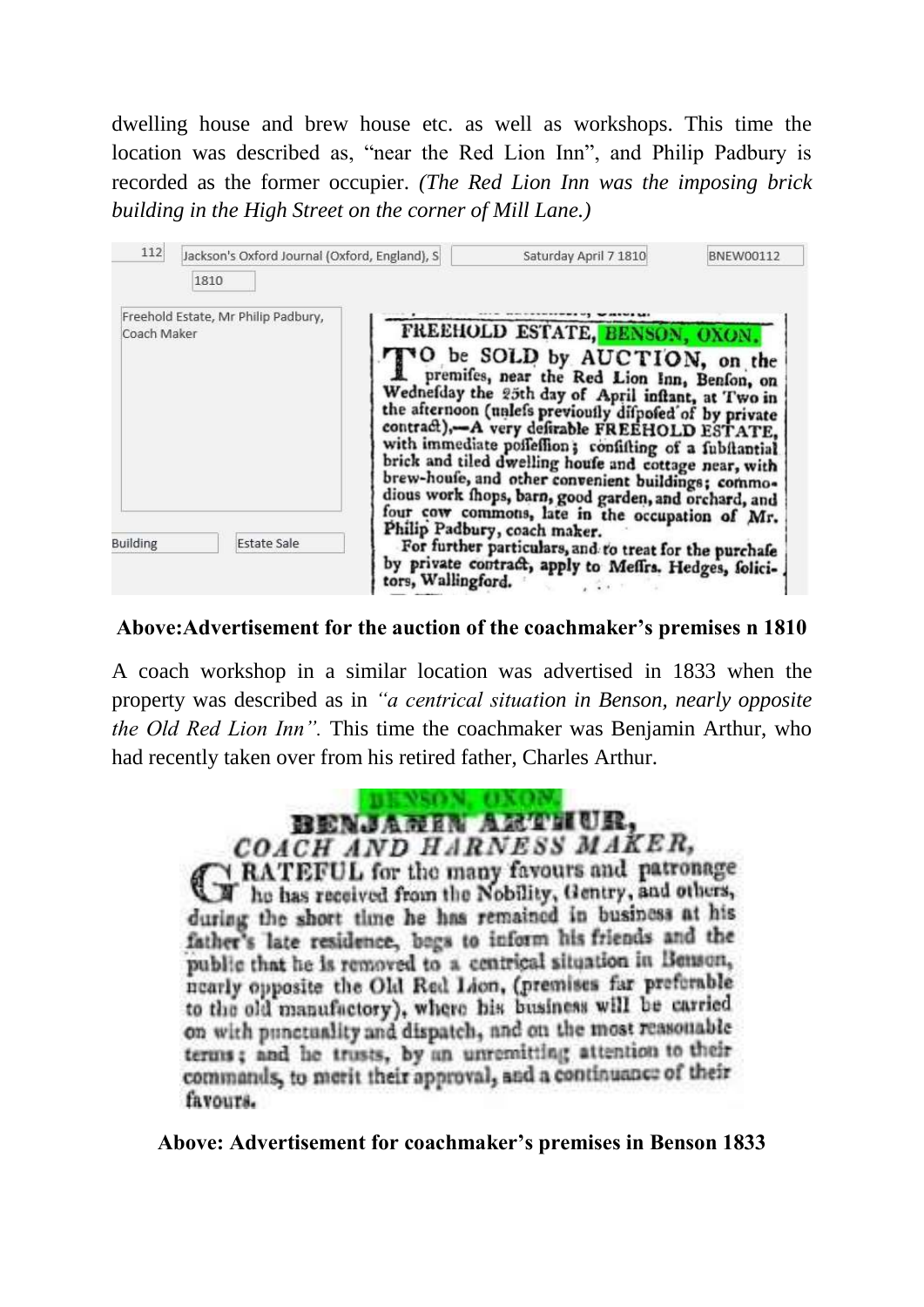If this is the same property, it seems that it once belonged to Philip Padbury, then Thomas Coles and then his son, and later Benjamin Arthur in 1833. When Richard Costar (son of William Costar, the Oxford coach proprietor) made his will, in 1821, he left property in Benson including stables and workshops *"opposite the White Hart Inn"* in the *"occupation of Mr Arthur, a coachmaker".* 

Charles Arthur came from London but worked as a coachmaker in Benson from 1816, when his daughter was baptised in St Helen's Church. Charles worked with Mr Shackleford. Benjamin, son of Charles born in 1804, continued coachmaking in Benson until the 1840s, when he moved his business to nearby Wallingford. Benjamin Arthur is recorded in the 1851 census in High Street, Wallingford as a master coachmaker employing seven men. Two of his children, Henry and Sophia married members of the Pettit family.

**Thomas Powell** was the coachmaker who married Fanny Coles in London in 1805. He was the son of a Benson wheelwright, but went to London together with three or more brothers to pursue a career in the coach and carriage making business. The Powell brothers were partners in the coachmaking business called Wright and Co. in Ray Street, Clerkenwell. Thomas and Fanny returned to Benson before 1830. They had only one child, who died aged four.

By 1841, Thomas **Powell** had made his fortune from coachmaking and had become a very rich local landowner. Some of his lands in the *"common fields of Bensington and Ewelme"* had been acquired from the estate of Richard Costar (the Oxford coach proprietor, who was the son of William Costar, above). He had also bought land from Kitty Burford, widow of Richard's nephew, Edward. Thomas Powell retired to Kingsford House, High Street, which was then a fine villa, standing in extensive grounds, extending as far as Mill Lane. He also owned Colne House, Brook Street, where his niece, Mary Ann Corsellis lived.





Kingsford House, High St. Colne House, Brook Street, Benson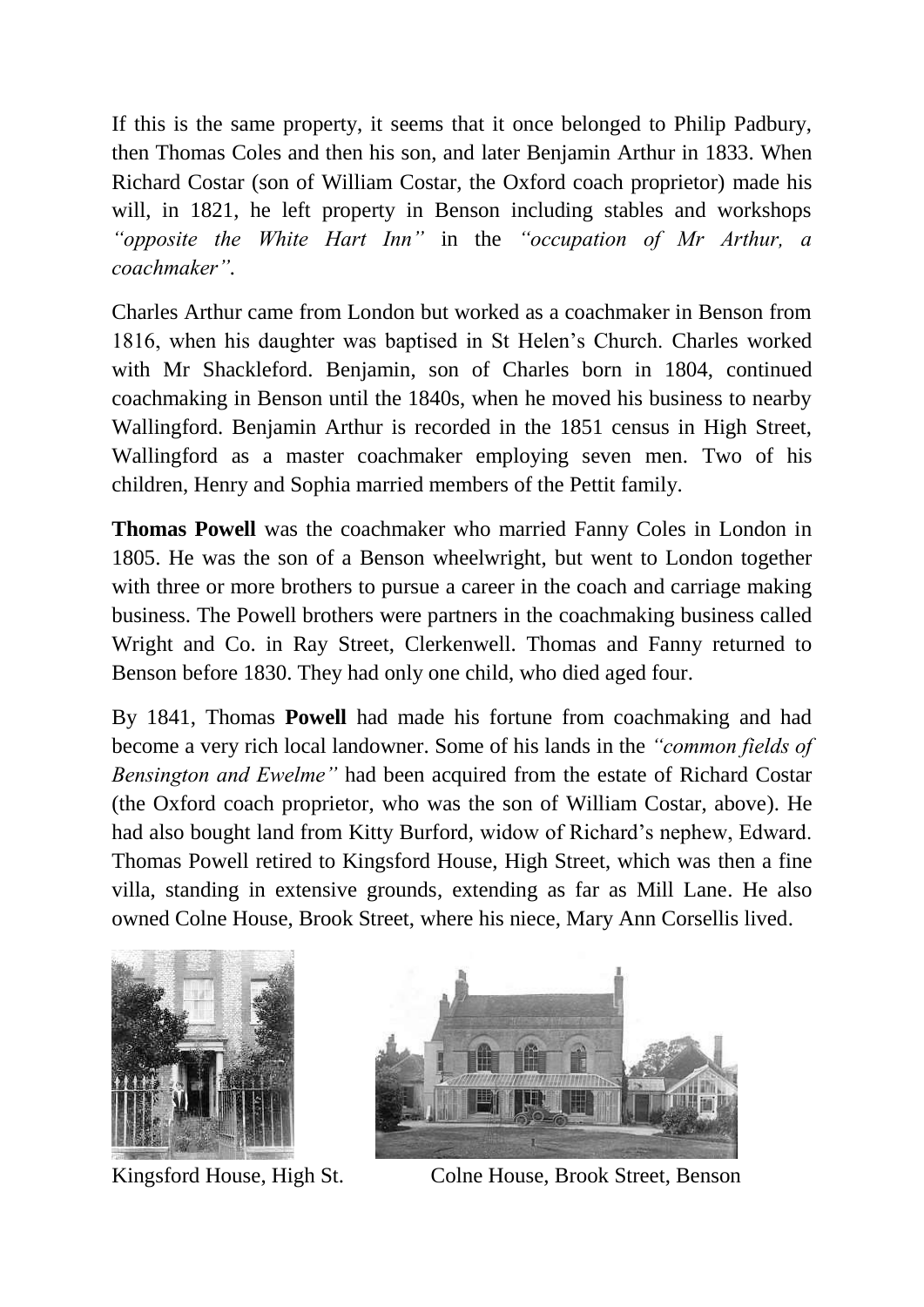Thomas died a childless widower in 1851, and left all his property, including a *"coach manufactory situate in Bensington……....lately in the occupations of Silvester Green"* to his siblings and their offspring. *(Henry Silvester Green, a schoolmaster, lived in a house adjacent to the Old Vicarage in 1851. It is now called "The Limes".)*

In 1839, William **Shackelford,** *(the younger)* was recorded as a coach maker working in Oxford and Benson. William Shackleford's house and coach manufactory was recorded in the 1841 Tithe Award located in the property now called "The Limes". An old map clearly shows most of the garden to the side and rear was covered by buildings which could have been used for the building and repair of coaches and carriages. Richard Costar, the Oxford coach proprietor**,** once owned a coach made by Shackleford.

Richard **Costar,** had been baptised in Benson. He owned many of the buildings in Birmingham Yard, including a blacksmith's shop with two forges, a wheelwright's yard, a builder's workshop and a range of buildings used by coach-makers and harness-makers. This whole area of workshops came onto the market when Richard, who made a will in 1821, died in 1840. As he was also unmarried and childless he left all his property in Benson to his only sister, Sarah Burford, and her children.

The 1841 and 1851, Census Returns show that a coach maker, Robert **Vernon** was living in the cottage next to the Crown Inn in the High Street. Robert Vernon is recorded in each census until 1881, by which time he had moved to a larger cottage in Brook Street, where he employed a servant.

William **Warner** was a harness maker in Benson living at Littleworth in census records from 1851 to 1871. Richard **Archer** was also recorded as a coachmaker, living in Littleworth.

Carriages were painted by specialist craftsmen, often in a workshop nearby, or on the same site as the coachbuilder. These paint shops had to be kept immaculately clean and free from dust, to ensure that a high gloss finish was not ruined by specks of dirt. The painters ground their own pigments and prepared their own oil paints. The advertisement also lists many different types of timber, including walnut, oak, ash, deal, pine, birch, mahogany and elm.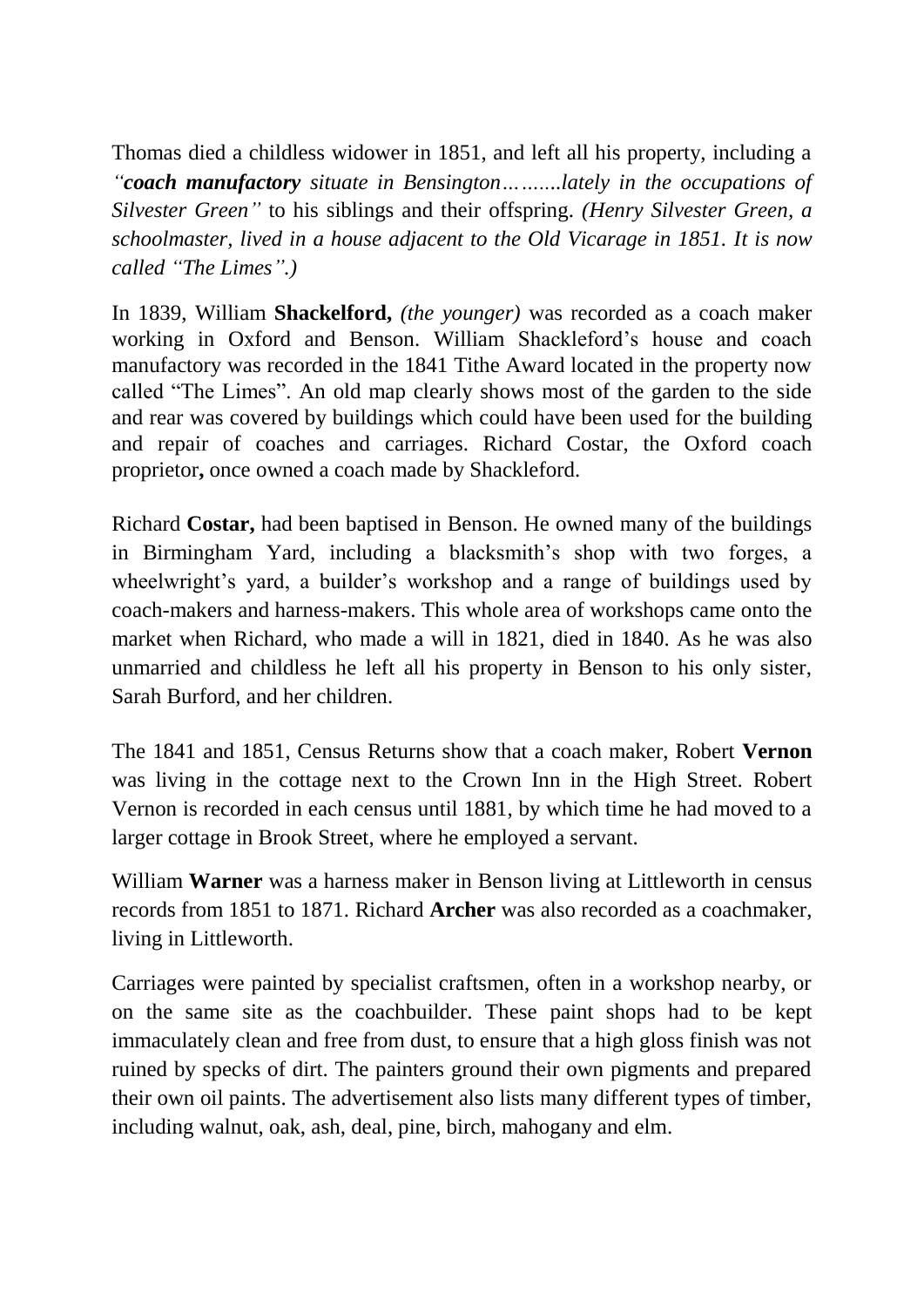The coaches were constructed using high quality timber with a perfectly straight grain, because customers demanded a perfect finish. The wooden coach panels had to be free from knots and smooth enough to be used as a ground for painting. Painters were divided into three clearly defined specialisms: body painters, line painters and herald painters. Of these, herald painters, who painted coats of arms on coach panels for status conscious gentry, earned the highest fees. The customers who ordered a decorated coach expected to pay as much for the paintwork as for the construction.

There were two generations of herald painters who were also landlords of the Crown Inn in the early decades of the nineteenth century. William Costar (1760-1820) and his son of the same name (1786-1834) were both herald painters. *(William and his father were cousins of the Costar family already mentioned.)*

An example of the art of heraldic coachpainting was discovered in a Benson cottage in the High Street in 1987. Other coachpainters recorded in census returns included Thomas Barnett in Brook Street, Henry Whiting and John Blissett.

By 1840, the new railway system was providing an alternative method of transport to stagecoaches, but private individuals still maintained carriages of all types for their personal use. In 1841, Harry **Costar** was recorded in the census as a coachmaker, living near the Crown Inn. He was the son of William Costar, (1786-1834, the coachpainter mentioned above). Harry continued coachmaking when he moved to fashionable Cheltenham and then Oxford, where he was recorded in the 1871 census.

One of the most important coachmakers in Benson was Albert **Bailey**, who had a shop near Birmingham Yard, where he made chaises and carts in 1830. He employed six men in 1851. A company called Hoare and Bailey made coach wheels. *(The Victoria County History mentions Albert Bailey's land, off Watlington Road, on which the British School was built in 1851.)*

Albert died in 1868, after 70 years in the business, when his stock-in-trade was advertised including over 30 carriage and cart bodies. Colours and oils for painting were included *(see the advertisement on the next page),* which suggests that Albert Bailey also employed coach painters.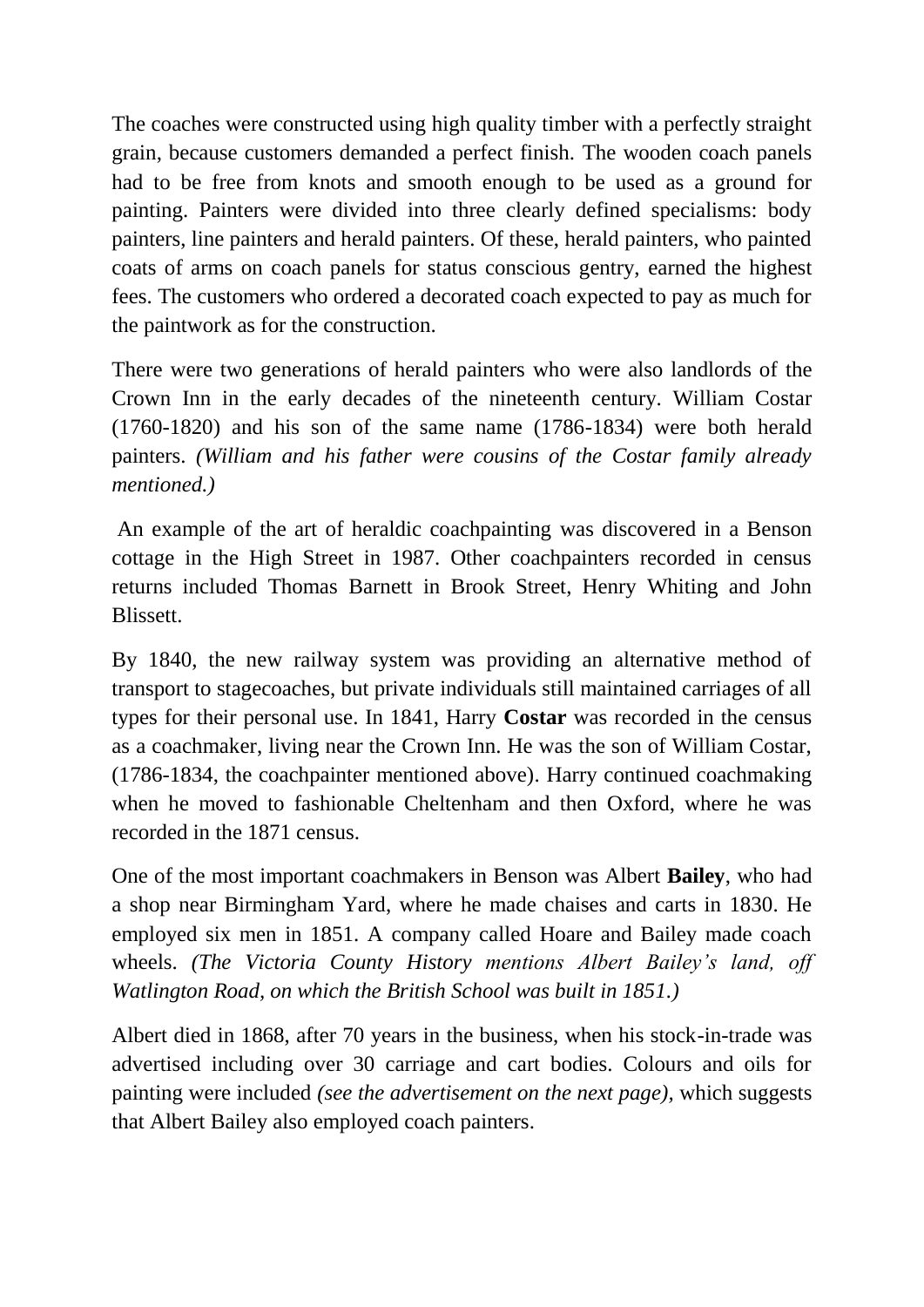In 1886, Mr. John Bailey, was said to be the last Benson coachbuilder. As coachmaking became less profitable, the craftsmen of Birmingham Yard adapted their skills to constructing parts for railways carriages and trucks, and repairing carriages.



to be had at the place of sale; at W. D. Jenkins's Machine Printing Office; and of the auctioneers, Ewelme, Garsington, and Wallingford.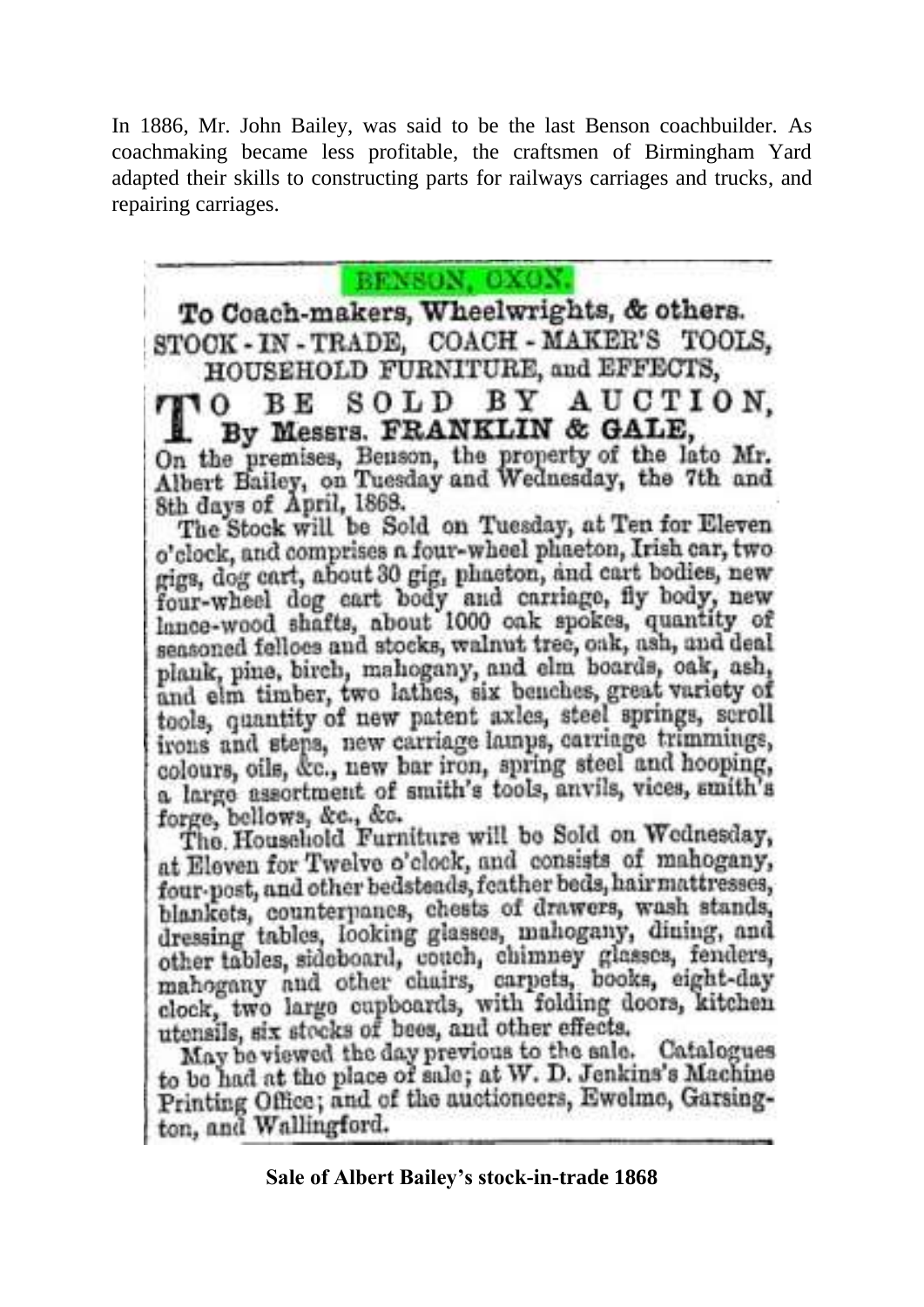Henry **Munday** was a harness maker in Brook Street, Benson from 1861 to 1881 and the business was carried on by his son, Edgar. He used the right hand front room of No.1 Brook Street for the making and repair of harness and saddlery. His son Edgar John Munday continued this business from 1903 until 1911 when he became Post Master and used part of the post office building as his workshop.



Above: The Benson Post Office, which doubled as a shop used by Edgar John Munday, saddler and harness maker. The stagecoach was one of Vanderbilt's coaches, which operated from about 1908 until 1914. Vanderbilt was an American millionaire, who recreated the days of horse-drawn transport, and enjoyed driving his own coaches.

Information on the Powell family is taken from THE POWELL FAMILY Of BENSINGTON OXFORDFORDSHIRE Compiled from Cousin Bruce Humfrey's Chart, of 1951, letters written by Thomas Henry Powell to Charles August Powell in the late 1920's provided by Audrey Ruth Daphne Powell, documents provided by Margaret Havell Humfrey, documents provided by Andrew Charles Powell, and documents and census data collected by David John Powell and Ann Faubion Powell.